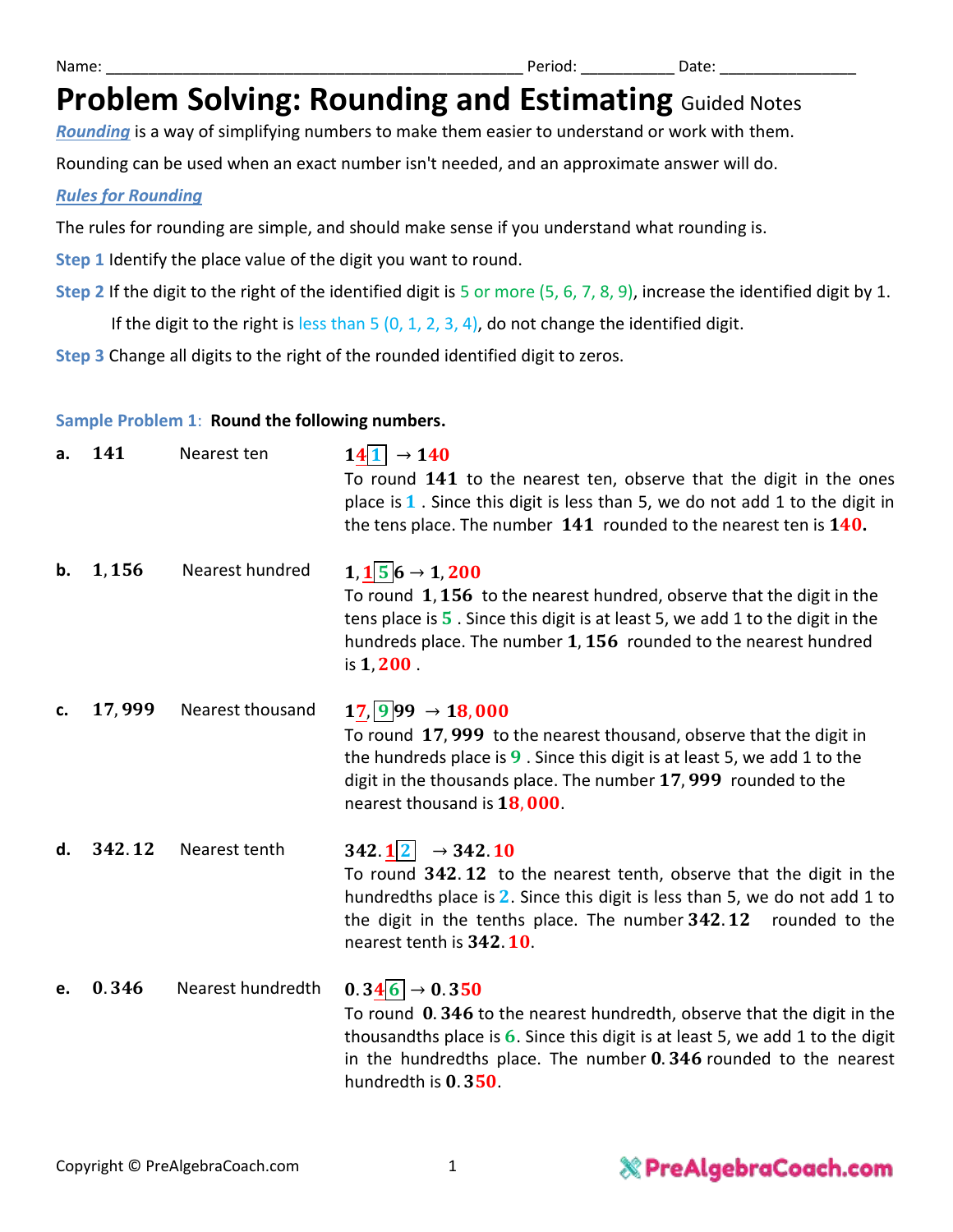*Using the Number Line to Round Numbers*

We can visualize the process of rounding by using a number line.



#### **Sample Problem 2**: **Round the following numbers. (USE NUMBER LINE)**



### *Estimating*

Estimating is another way of making numbers easier to work with when we don't need to know exactly how many; we just need to know about how many. Estimation is finding a number that is close enough to the right answer.

#### *Rounding Method*

Rounding is one common method used for estimating. Determine the place value to use for the particular problem you want to estimate. Now that your numbers end in zero, you can easily do mental math to solve the problem, whether that requires adding, subtracting, multiplying or dividing.

### & PreAlgebraCoach.com

Name: \_\_\_\_\_\_\_\_\_\_\_\_\_\_\_\_\_\_\_\_\_\_\_\_\_\_\_\_\_\_\_\_\_\_\_\_\_\_\_\_\_\_\_\_\_\_\_\_\_ Period: \_\_\_\_\_\_\_\_\_\_\_ Date: \_\_\_\_\_\_\_\_\_\_\_\_\_\_\_\_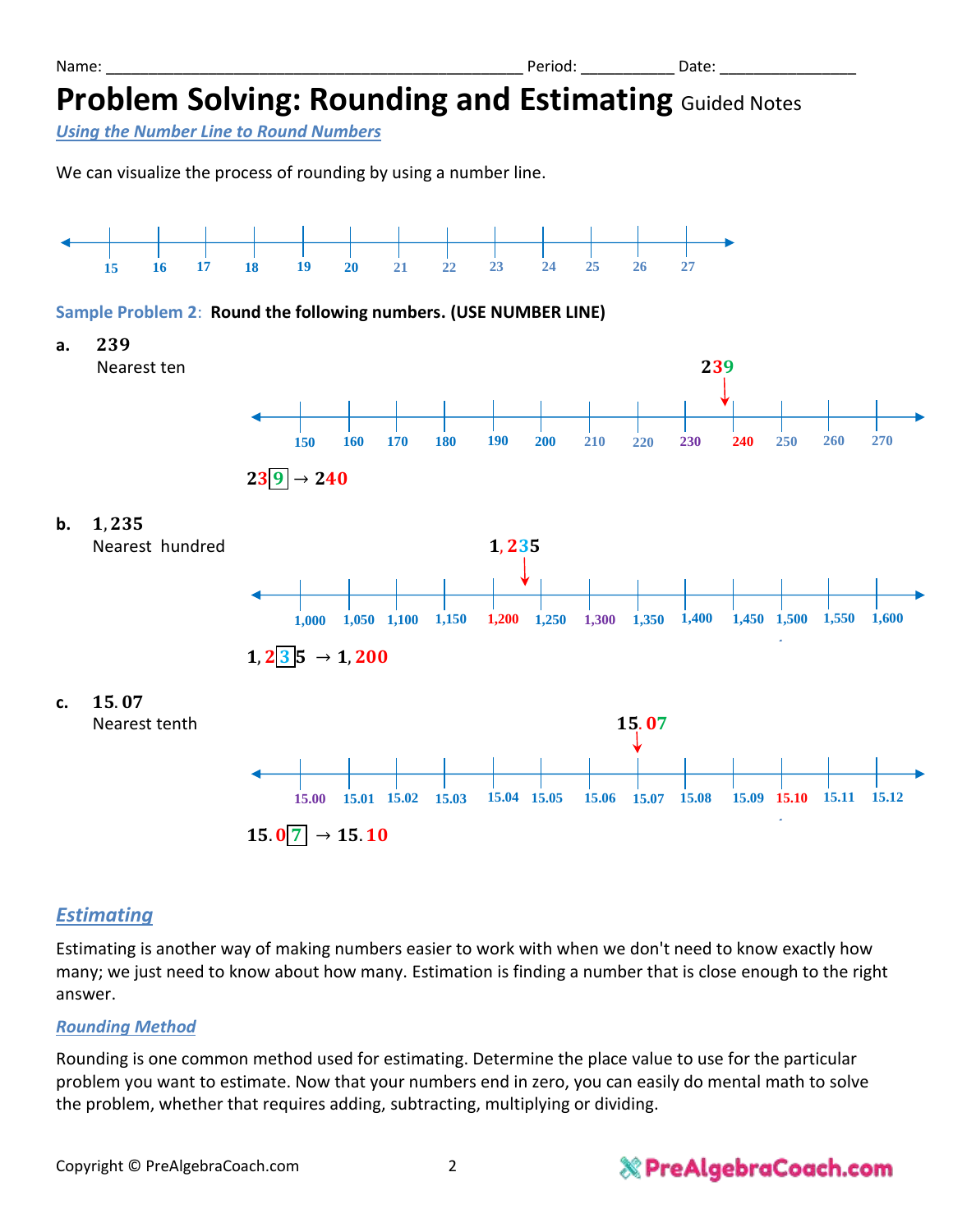**Sample Problem 3**: **Estimate the answer using rounding method.**

| a. $4,345+222=$       | $4,345+222=$<br>Round to nearest ten                                                                   |
|-----------------------|--------------------------------------------------------------------------------------------------------|
|                       | $4,345 \rightarrow 4,350$<br>$22\overline{2} \rightarrow 220$<br>$4,350 + 220 = 4,570$                 |
| b. $7,135 - 2,545 =$  | $7,135 - 2,545 =$<br>Round to nearest hundred                                                          |
|                       | $7, 1$ 3 5 $\rightarrow 7, 100$<br>$2, 5 \overline{4} 5 \rightarrow 2, 500$<br>$7,100 - 2,500 = 4,600$ |
| c. $35 * 12 =$        | $35 * 12 =$<br>Round to nearest ten                                                                    |
|                       | $3\overline{5}$ $\rightarrow$ 40<br>$1\overline{2}$ $\rightarrow$ 10<br>$40 * 10 = 400$                |
| d. $1,629 \div 389 =$ | $1,629 \div 389 =$<br><b>Round to nearest hundred</b>                                                  |
|                       | $1, 6$ 2 9 $\rightarrow$ 1, 600<br>$3 8 9 \rightarrow 400$                                             |

### *Front End Estimation*

The name comes from the way that you round. Instead of rounding each number to a given place value, we round whatever number is in the front.

 $1,600 \div 400 = 4$ 

With front end estimation, we only round and calculate with numbers in the leftmost place or the very last number on the left. This means that all numbers in other places will be zeros except the number in the leftmost place after the numbers are rounded.